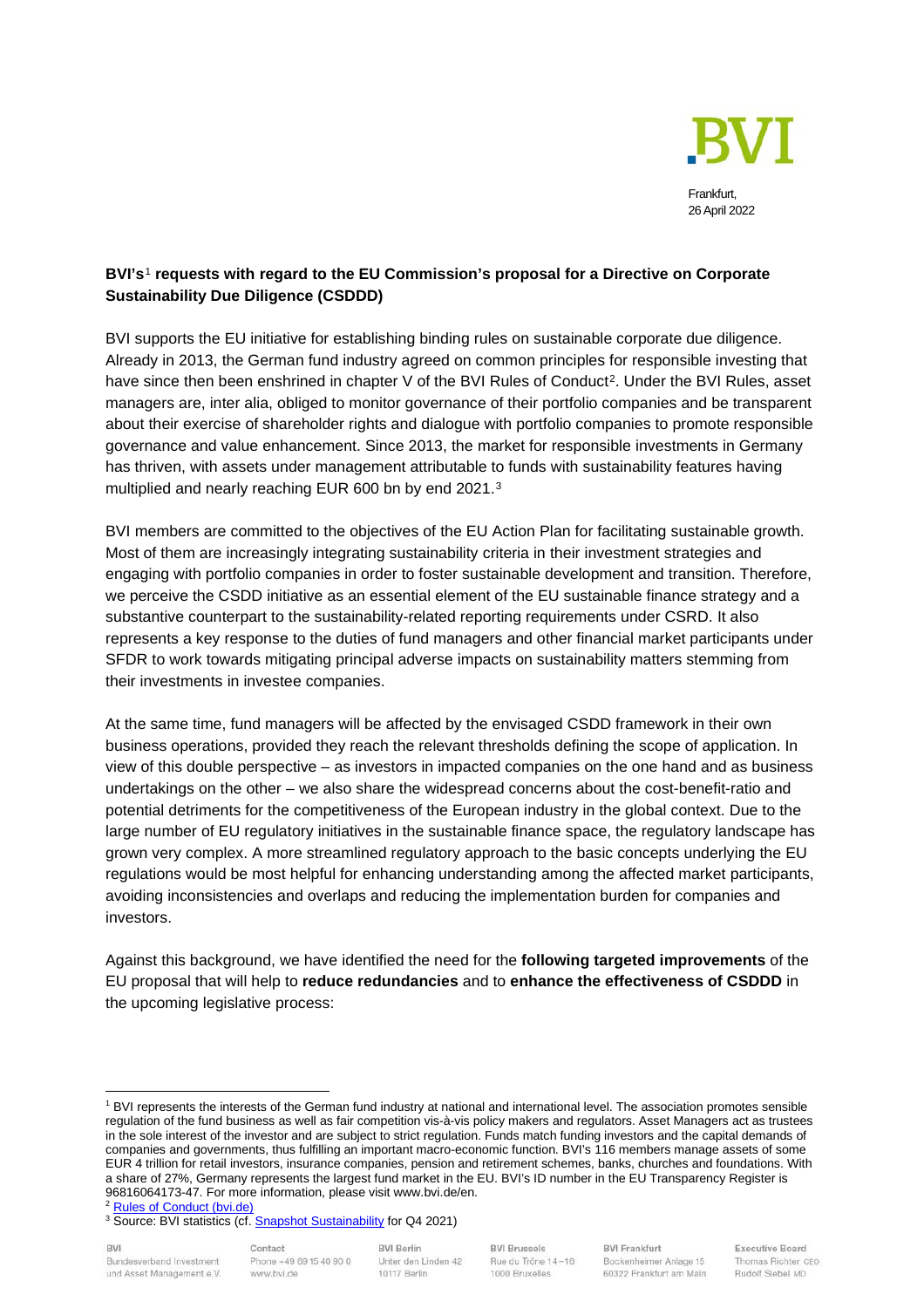

## **1. Clear delineation of scope between CSDDD and SFDR**

Large asset managers and other institutional investors such as insurance companies and pension funds are already required by the SFDR framework to adopt due diligence policies for identifying principal adverse impacts of their investment decisions in investee companies.[4](#page-1-0) Principal adverse impacts under SFDR shall be measured by means of at least 15 standardised indicators covering major sustainability topics such as GHG emissions, water, waste, biodiversity as well as social and human rights issues.[5](#page-1-1) Asset managers need to identify these impacts for each and every decision to invest in companies and to consider them as part of their investment process based on sectoral rules for UCITS and AIFs.<sup>[6](#page-1-2)</sup> In future, they will also be bound to report on principal adverse indicators as well as on actions taken and planned to avoid or reduce the principal adverse impacts identified in their managed portfolios. Such detailed reporting is expected to start in mid-2023 for the reporting period 2022.[7](#page-1-3)

Hence, it should be clear that **both principal adverse impact rules under SFDR and due diligence rules under CSDDD are aiming to tackle the same problem**, namely preventing potential or reducing actual adverse impacts on people and the planet. However, while the **SFDR rules are tailored to companies in their role as investors**, **the CSDDD provisions focus on business relationships and companies' day-to-day operations**. For instance, contractual assurances from business partners for ensuring compliance with a company's code of conduct which represent a core element of sustainable due diligence under CSDDD are clearly not practicable in investment situations, especially in case of minority free float shareholdings in listed companies. Instead, actions envisaged under SFDR for avoiding or reducing principal adverse impacts are more targeted towards engagement activities such as exercising voting rights as shareholder, sending letters or attending meetings with the management of investee companies, participating in shareholder dialogues with specific sustainability objectives and planning escalation measures in case those objectives are not achieved, including reduction of investments or exclusion decisions.<sup>[8](#page-1-4)</sup>

Therefore, there is a **need for a clear delineation of scope between SFDR and CSDDD requirements for identifying and preventing or reducing adverse impacts**. **Actions in terms of principal adverse impacts of investment decisions in investee companies should be governed exclusively by SFDR**, whereas the CSDD framework should pertain to business relationships in a company's operations. For asset managers, this would mean that CSDDD should apply to the business relationships with their contractors, delegates and clients, whereas investment activities on behalf of their clients would fall under SFDR. Such delineation would cause **no compromise for the level of protection** given the comparable scope of application for financial market participants under both frameworks (application to large financial undertakings with more than 500 employees and focus on direct clients/investee company in question).

**We request supplementing recital (19) of the draft Directive on application to regulated financial undertakings by a sentence clarifying that adverse impacts arising from investment decisions in investee companies are to be dealt with under SFDR rules and consequently, are not subject to CSDDD requirements.**

BVI Bundesverband Investment und Asset Management e.V.

Contact Phone +49 69 15 40 90 0 www.bvi.de

**BVI Berlin** Unter den Linden 42 10117 Berlin

**BVI Frankfurt** Bockenheimer Anlage 15 60322 Frankfurt am Main

**Executive Board** Thomas Richter CEO Rudolf Siebel MD

<sup>4</sup> Article 4 (1)(a), (2-4) SFDR.

<span id="page-1-2"></span><span id="page-1-1"></span><span id="page-1-0"></span><sup>&</sup>lt;sup>5</sup> Article 6 (1) in conjunction with Annex I Tables 1 to 3 of the draft RTS to SFDR.

 $6$  Article 23 (6) of UCITS Delegated Directive 2010/43/EU, Article 18 (6) of AIFM Delegated Regulation (EU) 231/2013.

<span id="page-1-3"></span><sup>7</sup> Articles 4, 6 (2) of the draft RTS to SFDR.

<span id="page-1-4"></span><sup>&</sup>lt;sup>8</sup> As set out in recital 16 of the draft RTS to SFDR.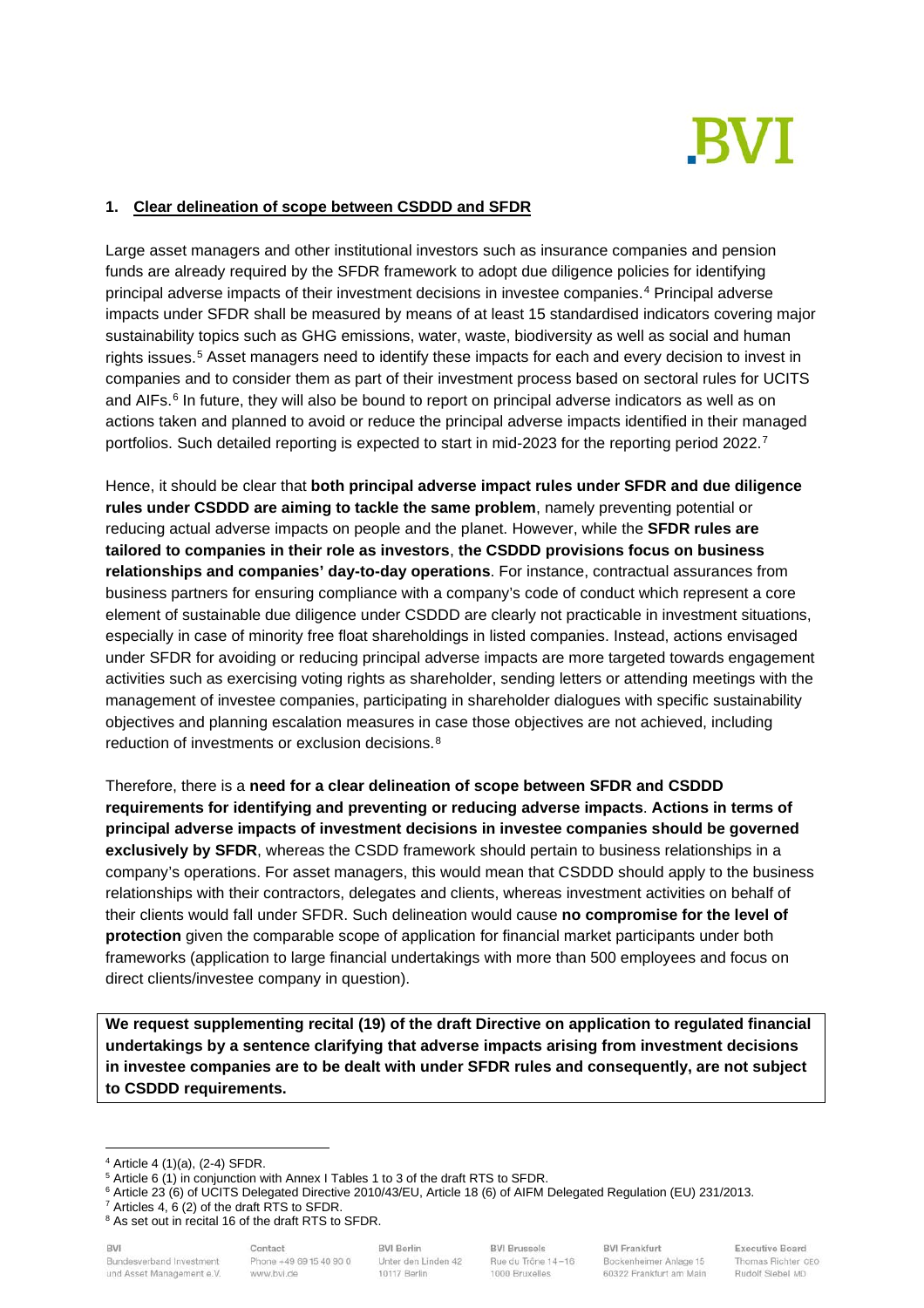

## **2. Understanding and reporting of adverse impacts should be better aligned**

As explained above, the CSDD initiative is not the only EU framework that aims at preventing and reducing adverse impacts on sustainability. The SFDR framework sets out detailed due diligence obligations for consideration of principal adverse impacts in the investment decisions by financial market participants, whereas the companies' reporting duties with regard to actual and potential adverse impacts are to be laid down under the new CSRD regime.

Given this interconnection, it is **crucial to apply consistent concepts and definitions for relevant adverse impacts across all EU frameworks** addressing different actors and activities. First of all, this should involve a clearer **distinction between principal and other adverse impacts** as well as actions required in either terms. Moreover, companies should **apply the same definitions and metrics** for both actions under CSDDD to identify and prevent or mitigate adverse impacts and reporting on these measures under CSRD. Investors, in turn, should be able to rely on the indicators and other information published by companies for assessing principal adverse impacts associated with their investments.

The CSDDD proposal relates the understanding of adverse impacts to violations of rights and prohibitions included in environmental conventions and international human rights agreements. Under SFDR, on the other hand, principal adverse impacts are to be identified and monitored on the basis of standardised sets of indicators covering also environmental, social and other human rights issues. There is an **urgent need to link these two concepts** in order to enhance understanding among companies and investors and to make information exchange as efficient as possible. In our view, this should happen **under the CSRD framework by translating the identified adverse impacts into standardised metrics and reporting on principal adverse impacts by means of identical KPIs** that are to be used by investors under SFDR.

**A dedicated recital should be added to the CSDDD to explain the interlinkages with CSRD and SFDR and to oblige the EU Commission to provide for a harmonised set of criteria and metrics for (principal) adverse impacts under all three EU frameworks.**

## **3. Intended reliefs for finance sector companies must be feasible**

We appreciate the general awareness for the specificities of the financial services sector that is manifested in a handful of particular rules for regulated financial undertakings. However, these rules must be feasible in the overall context of sustainable due diligence in order to attain their eventual intention of providing relief. This pertains in particular to the proposed derogations under Articles 7 (6) and 8 (7) of the draft Directive. It appears that while financial market companies shall not be required to terminate a contractual relationship in case an adverse impact cannot be effectively prevented or mitigated, they will still be subject to full civil liability under Article 22 (1) unless they are able to prove that such termination would have been "reasonably expected to cause substantial prejudice" to their business partner. Given the nature of such derogation as relief from the general standard, we would expect that the burden of proof would lie with the financial undertaking. Under such circumstances, it is hard to imagine that any financial undertaking would be ready to bear the liability risk and make use of the derogation.

Contact Phone +49 69 15 40 90 0 www.bvi.de

**BVI Berlin** Unter den Linden 42 10117 Berlin

**BVI Brussels** Rue du Trône 14-16 1000 Bruxelles

**BVI Frankfurt** Bockenheimer Anlage 15 60322 Frankfurt am Main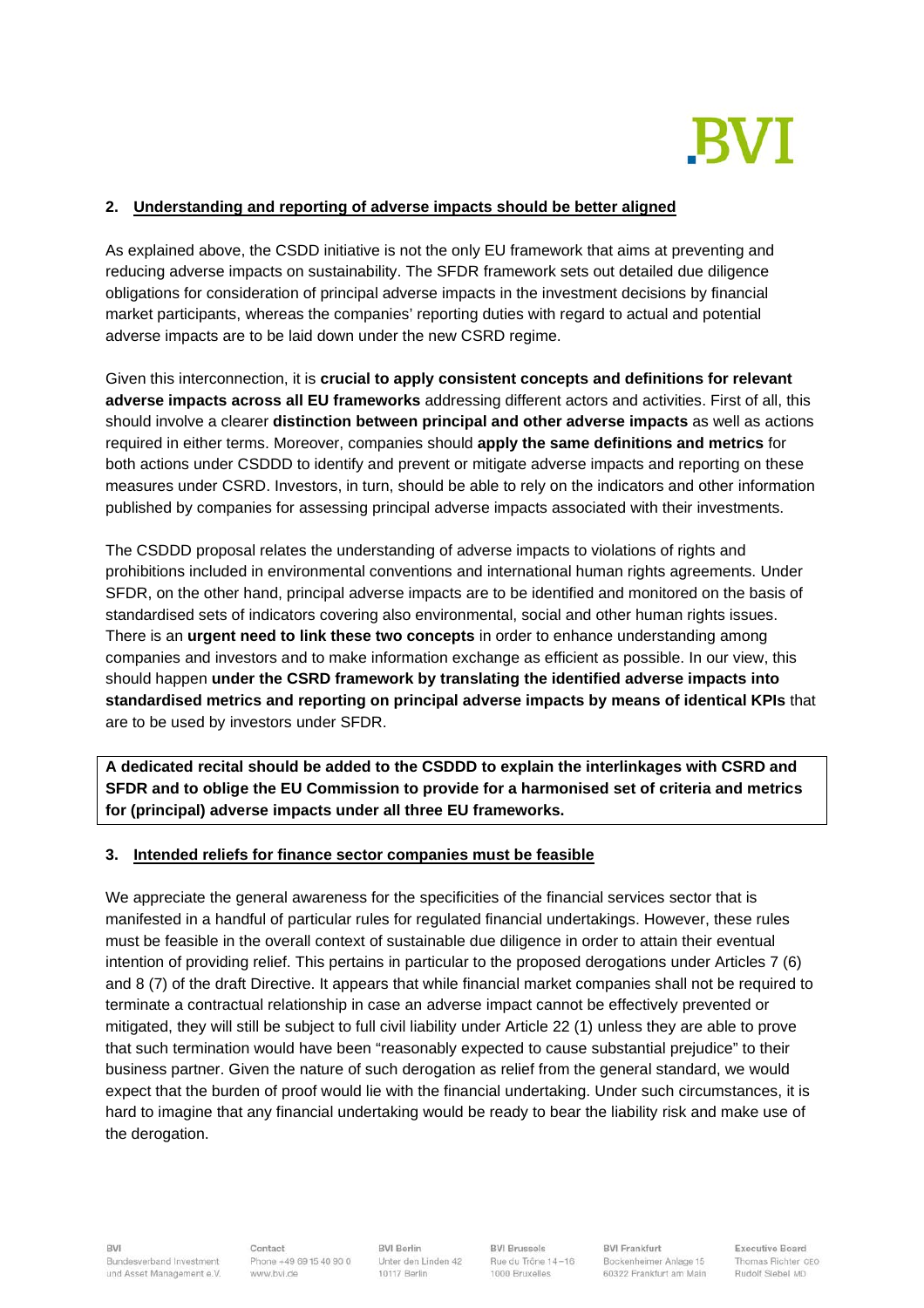

**Bearing in mind that the proposed derogation shall ensure basic access to funding and other financial services, additional safeguards for regulated financial undertakings are necessary. These should include, in particular, (1) clarification of circumstances under which "substantial prejudice" can be "reasonably expected and (2) extension of the rule in Art. 22 (2), first subparagraph of the draft Directive to cover legitimate use of the derogation based on the clarifications suggested above.**

## **4. Escalation process needs to duly consider dependencies in the value chain**

In general, we support the six steps of the sustainable due diligence process as outlined in Article 4 (1) of the draft Directive. As regards the proposed measures for preventing potential or neutralising/ minimising actual adverse impacts, however, the CSDD framework should account for potential dependencies in the value chain. In various industry sectors there will be instances where key services are being provided only by a few companies or key components are available only from a few suppliers. In the financial services sector, such dependency has existed for a long time in relation to credit agencies and is currently growing as regards ESG data vendors. Commercial providers have a quasi oligopoly on provision of company-related and other ESG data needed e.g. by asset managers in order to manage sustainability risks and deal with principal adverse impacts associated with their investments. In addition, without data supply by commercial vendors, financial industry would be currently not in the position to fulfil regulatory reporting requirements relating e.g. to the PAI statement or to reporting of Taxonomy quota under SFDR and the Taxonomy framework.

Market concentration in the ESG data business has significantly increased over the last years, in particular due to strategic acquisitions. All leading ESG data and research providers (such as MSCI, Morningstar - which acquired Sustainalytics in 2020, and Vigeo-Eiris, the biggest according to market share) are now either headquartered in the US or owned by US company groups with the exception of ISS ESG that belongs to the Deutsche Börse group. This situation is already challenging for ensuring quality and reliability of data in line with the EU regulatory requirements, but it might also become very problematic in case the relevant service providers were not willing to commit to the relevant environmental and human right conventions.

It is also clear that the CSDDD while promoting sustainable corporate governance must strike the right balance between the need for credible due diligence along the value chain and the ability of companies operating in the Single Market to remain competitive also for servicing the needs of their non-EU clients. Situations should be avoided where clients from non-EU countries must be turned down because their request e.g. in terms of onboarding certain index providers or asset managers from third countries cannot be met. These clients will then obviously turn to non-EU asset managers or other financial undertakings without significant business operations in the EU who will not be confined by the CSDD rules and will remain flexible to meet the clients' requests.

BVI Bundesverband Investment und Asset Management e.V.

Contact Phone +49 69 15 40 90 0 www.bvi.de

**BVI Berlin** Unter den Linden 42 10117 Berlin

**BVI Brussels** Rue du Trône 14-16 1000 Bruxelles

**BVI Frankfurt** Bockenheimer Anlage 15 60322 Frankfurt am Main **Executive Board** Thomas Richter CEO Rudolf Siebel MD